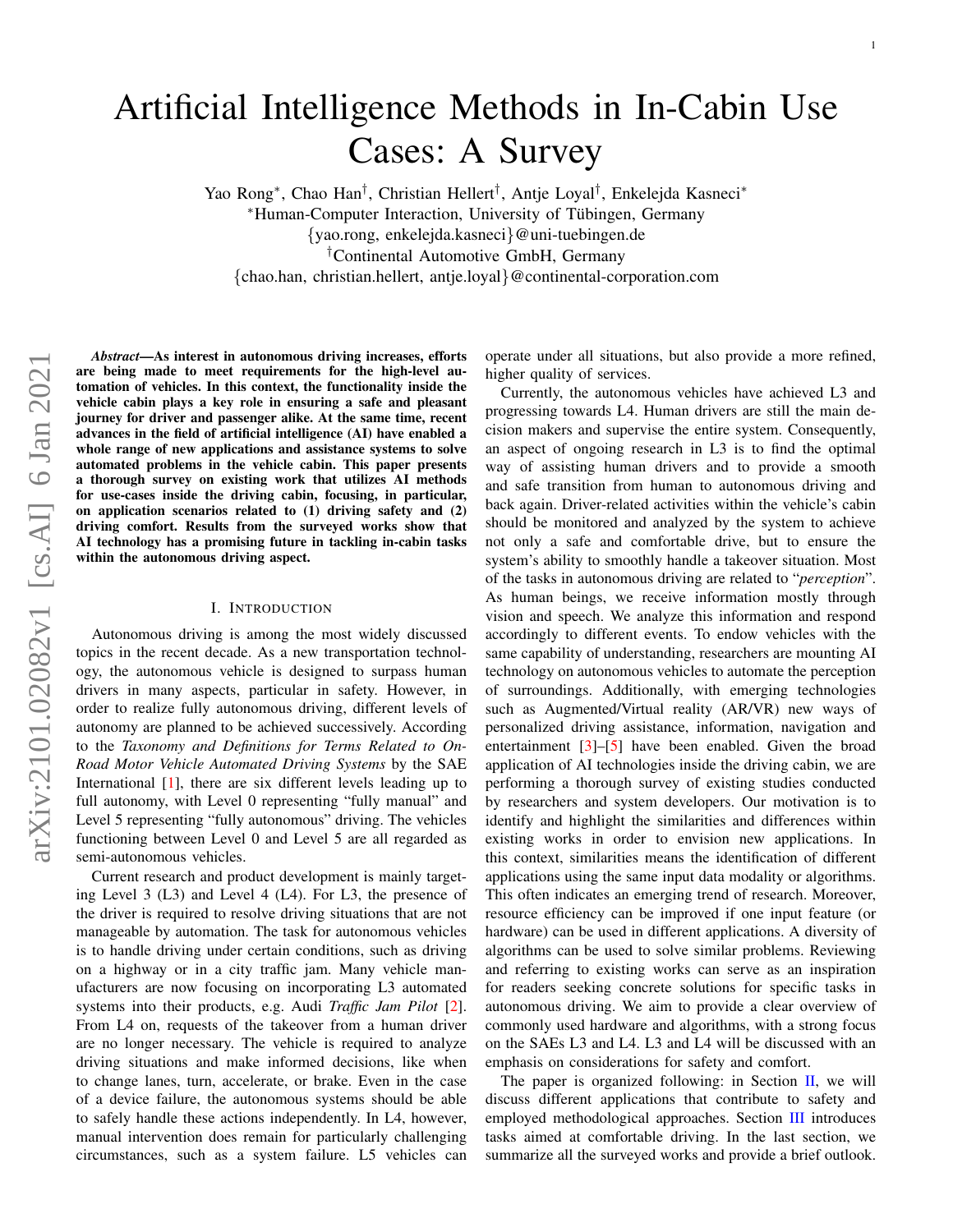## TABLE I USE-CASES FOR DRIVING SAFETY.

<span id="page-1-1"></span>AN OVERVIEW OF USE-CASES FOR SAFETY. FOR EACH USE-CASE WE SUMMARIZE THE TYPICALLY EMPLOYED INPUT FEATURES AND THE AI METHODOLOGY. ROUND BRACKETS MARK THE SOURCE OF THE FEATURE: D = DRIVER, V = VEHICLE, O = OUTSIDE/ROAD VIEW.

|                                              | Use-case                             | <b>Feature</b>                                                                                                                       | <b>Method</b>                                                                                                           | <b>Reference</b>                           |
|----------------------------------------------|--------------------------------------|--------------------------------------------------------------------------------------------------------------------------------------|-------------------------------------------------------------------------------------------------------------------------|--------------------------------------------|
|                                              | <b>Emotion</b> detection             | physiological information (D)<br>acoustic signals (D)<br>image of driver (D)                                                         | FFNN, CNN<br><b>SVM</b><br>Fuzzy Logic System<br>GMM (regression model)                                                 | $[15]-[22]$                                |
| <b>Driver</b><br><b>Status</b><br>Monitoring | <b>Fatigue</b> detection             | eyelid movement (D)<br>mouth movement (D)<br>head posture (D)<br>physiological information (D)<br>vehicle dynamics (V)               | <b>FFNN</b><br><b>SVM</b><br>Fuzzy Logic System                                                                         | [24], [25]<br>$[29]$ , $[30]$              |
|                                              | Distraction detection                | image of driver and road $(D&O)$<br>physiological information (D)<br>head posture (D)<br>vehicle dynamics (V)<br>driver behavior (D) | Semi-Supervised Learning<br>SVM, Random Forests<br>Maximal Information Coefficient<br><b>CNN</b><br>GMM (preprocessing) | $[31]$ , $[36]$ , $[37]$ , $[39]$ – $[44]$ |
|                                              | <b>Attention detection</b>           | $eye$ gaze $(D)$<br>head posture $(D)$<br>full images of driver (D)                                                                  | 3D CNN                                                                                                                  | $[32] - [34]$                              |
| <b>Driving</b>                               | Driver intention analysis            | vehicle position and dynamics (V)<br>image of driver and road $(D&O)$<br>head posture $(D)$                                          | SVM, Random Forest<br>GMM (regression model)<br><b>RNN/LSTM</b><br><b>HMM</b><br>3D CNN                                 | $[45]-[52]$                                |
| <b>Assistance</b>                            | Traffic hazards warning              | head posture $(D)$<br>vehicle dynamics (V)<br>image of road $(O)$                                                                    | Fuzzy logic system                                                                                                      | [54]                                       |
| <b>Takeover</b><br><b>Readiness</b>          | <b>Takeover readiness evaluation</b> | vehicle dynamics (V)<br>eye gaze $(D)$<br>driver behavior (D)                                                                        | SVM, KNN                                                                                                                | [60]                                       |

### II. IN-CABIN USE-CASES FOR DRIVING SAFETY

<span id="page-1-0"></span>According to the *National Highway Traffic Safety Administration* (NHTSA) in the USA, 94% of serious accidents are caused by errors behind the wheel [\[6\]](#page-7-17). One important task for an autonomous driving system is to ensure the safety of the driver, passengers and other vehicles and pedestrians on the road. Since SAE L3 and L4 require a driver's presence, the system is responsible for monitoring the driver. For instance, the system needs to assess whether or not the driver is in a proper state for driving and to assist the driver in the decisionmaking process. Table [I](#page-1-1) presents a short overview of the usecases discussed in the following sections.

## <span id="page-1-2"></span>*A. Driver status monitoring*

Various Driver Monitoring Systems (DMS) have been developed over the past few years. Due to the rapid development of AI technology, some mature systems are currently being utilized in the market. For example, Seeing Machines [\[7\]](#page-7-18), Valeo Driver Monitoring [\[8\]](#page-7-19), and SmartEye Driver Monitoring System [\[9\]](#page-7-20). These systems are usually based on image information from a camera mounted in front of the driver. They infer information about the driver based on the analysis of her facial expression, eye gazes or head posture. Physiological signals, such as heart rate and skin temperature can also contain valuable information about the driver. Utilizing this information is helpful when gauging the driver's vigilance, emotions and level of attention or distraction.

*1) Emotion detection:* The emotional status of a driver can heavily influence the decision-making process and overall behavior on the road. It is important to analyze the emotional status of the driver and process this information accordingly

within the automated system. In particular, "Aggressive driving," as defined by NHTSA, has been researched for decades regarding its negative influence on road safety [\[10\]](#page-7-21). Drivers often respond to aggressive acts by another driver with anger and mirrored aggression. [\[11\]](#page-7-22). Due to this common response from drivers, it is important to monitor driver emotions periodically. Automated recognition of a driver's emotional state can capture warnings of aggressive or distracted driving due to "road rage" before behavior escalates, resulting in a safer driving experience.

Since emotions correlate strongly with facial expressions, automated methods for emotion recognition based on images have been the focus of research over the last two decades. A few of these approaches, [\[12\]](#page-7-23), [\[13\]](#page-7-24) use Cohn and Kanade's dataset [\[14\]](#page-7-25), which contains a large number of facial image sequences from different people. [\[13\]](#page-7-24) proposes a system that first locates the face in the image and then classifies the emotions based on the Gabor magnitude representations of the located faces. An approach with AdaSVM provides the best performance in this work: Gabor features chosen by Adaboost were used as the training input for Supported Vector Machine (SVM) classifier. [\[12\]](#page-7-23) uses Local Binary Patterns (LBP) as the discriminative features rather than Gabor features which allows for a very fast feature extraction. Similarly, an SVM is employed as the classifier for emotion recognition.

When it comes to in-cabin driver emotion detection, image, speech and physiological signals are often used for detecting emotion. A motion estimation system named "Affectiva" [\[22\]](#page-7-5), which is also applied in automotive applications, uses driver facial images and speech signals. Most of the research work on this topic focuses on physiological signals due to suitability and accuracy. In  $[15]$ – $[17]$ , biopotentials are measured by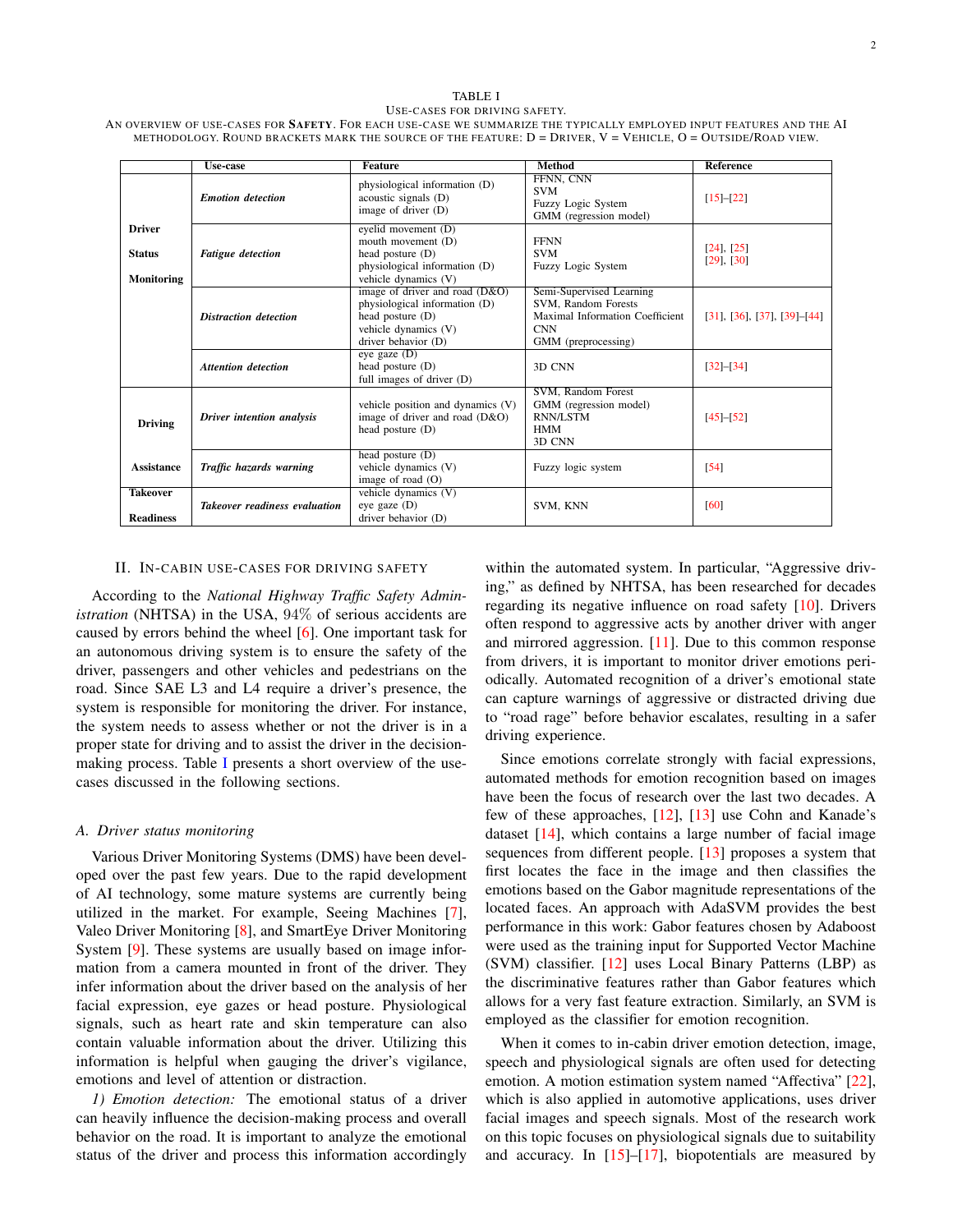various medical techniques: electromyogram (EMG) in [\[16\]](#page-7-27), electrocardiogram (ECG) in [\[16\]](#page-7-27), [\[17\]](#page-7-26), electroencephalogram (EEG) in [\[15\]](#page-7-4) and electroencephalogram activity (EDA) in [\[16\]](#page-7-27), [\[17\]](#page-7-26). Besides biopotential, skin temperature is also used in  $[17]-[19]$  $[17]-[19]$  $[17]-[19]$ , as is respiration in  $[16]$ ,  $[18]$  and heart rate in [\[19\]](#page-7-28). In addition to physiological features, a driver's acoustic signals are processed for this same purpose in [\[20\]](#page-7-30), [\[21\]](#page-7-31). Speech may not offer as robust a result as biosignals, but acquisition of acoustic signals is simple and unobtrusive.

A diverse selection of emotions is required to effectively train machine learning models. Over the last seven years, a massive amount of video and audio data from all over the world has been collected for the emotion AI system [\[22\]](#page-7-5). In [\[16\]](#page-7-27), [\[18\]](#page-7-29), [\[19\]](#page-7-28), data is recorded when different affective behaviors from drivers are elicited in simulated driving scenarios in the lab. In [\[20\]](#page-7-30), however, real world speech clips are used. A publicly available speech database called Emo-DB [\[23\]](#page-7-32) is used in [\[21\]](#page-7-31).

With the help of large amounts of real world data, very deep Convolutional Neural Networks (CNNs) are trained for the classification of seven different emotion  $[22]$ . In  $[16]$ , [\[17\]](#page-7-26), four different classes of emotion (excited, relaxed, angry and sad) are detectable by Feed Forward Neural Networks (FFNNs). [\[17\]](#page-7-26) uses cellular neural network, while [\[16\]](#page-7-27) combines FFNN and fuzzy inference systems. [\[19\]](#page-7-28) also uses FFNNs but trains with different optimizers: Marquardt Backpropagation (MBP) and Resilient Backpropagation (RBP) algorithms. The best results are achieved by RBP amongst five different emotional states with 91.9% accuracy. The authors from [\[18\]](#page-7-29) propose a novel latent variable model and also introduce the temporal state into the model. Training this model is similar to training a Gaussian Mixture model (GMM).

Audio streams are used as system inputs and extract acoustic features like speech intensity, pitch, and Mel-Frequency Cepstral Coefficients (MFCC) in [\[20\]](#page-7-30), [\[21\]](#page-7-31). An SVM and Bayesian Quadratic Discriminate Classifier are trained in [\[20\]](#page-7-30) and [\[21\]](#page-7-31), respectively. Moreover, [\[20\]](#page-7-30) uses speech enhancement to resist the influence of noisy background influence. It also shows that including gender information results in better overall recognition.

*2) Fatigue detection:* Drowsy driving greatly impacts the safety of those on the road. It is necessary to remind drivers to rest when the fatigue is detected. The most popular feature for measuring fatigue is eyelid movement, particularly the percentage of eyelid closure (PERCLOS) [\[26\]](#page-7-33). Other useful information can include facial expressions, physiological information (heart rate) and vehicle data (car speed, steering wheel angle, position on the lane).

For successful fatigue detection, eye metrics are useful [\[24\]](#page-7-6), [\[25\]](#page-7-7), [\[27\]](#page-7-34)–[\[30\]](#page-7-9). Such features can be collected simply by using a regular camera mounted in front of the driver. In [\[24\]](#page-7-6), yawning (mouth movement) is measured along with eye closure; in [\[30\]](#page-7-9), vehicle data is also proven to be useful. [\[27\]](#page-7-34) uses the velocity of eyelid to detect the eye blink for assessing drowsiness. Eye blinking and head movements are used together as input signals of logic regression models for drowsiness state classification in [\[28\]](#page-7-35). [\[29\]](#page-7-8) compares the detection accuracy using behavioral data (eye and head movement), physiological information and vehicle data.

Different machine learning models can be applied to determine whether or not the driver is exhausted. [\[24\]](#page-7-6) uses a Fuzzy Expert System to classify the state of the driver, while [\[25\]](#page-7-7) deploys a binary SVM classifier for detecting open and closed eyes. [\[29\]](#page-7-8), [\[30\]](#page-7-9) show that the FFNN is also suitable for measuring levels of drowsiness. Especially in [\[29\]](#page-7-8), the FFNN can even predict when the driver will reach a given level.

*3) Distraction detection:* Distraction is another major threat to driving safety, motivating researchers to study activities that often lead to preoccupied driving.

According to [\[35\]](#page-7-36), distraction has four distinct categories: visual, cognitive, auditory, and bio-mechanical. Visual distraction is defined as "eye-off-the-road", which is obvious to detect. In this instance, eye gaze is an essential feature for detection. In [\[31\]](#page-7-10), the proposed method estimates a 3D head pose and a 3D eye gaze direction using a low-cost CCD (charge-coupled device) camera. Estimations are measured with respect to the camera coordinate system. With the rotation matrix from the camera coordinate to the world coordinate system, the driver's observance of the road can be measured. An SVM classifier is used first for detecting sunglasses. If sunglasses are detected, the estimation relies only on the head pose. [\[38\]](#page-7-37) proposes a standardized framework for evaluating a system, which tracks driver head movements to alert in case the driver is distracted. Such a standard makes it possible to fairly evaluate different driver head tracking systems. In addition, this framework introduces a ground-truth data acquisition system, PolhemusTM Patriot, and takes driver-related information (gender, race and age, etc.) into account. [\[39\]](#page-7-13) uses eye movements and driving data to classify normal and distracted driving in real time. It also proves that the SVM classifier is suitable for such a task.

Compared with visual distraction, cognitive distraction such as daydreaming or becoming "lost in thought" is harder to detect. Cognitive distraction is also called "mind-off-the-road", indicating a loss of situation awareness. Facial expressions and driving performance reflect this distraction. [\[36\]](#page-7-11) explores the effect of both distractions with the help of multi-modality features from CAN-Bus, microphone, and camera recording road and driver. Classifiers employ these feature representations to discriminate between different distraction levels. The causes of cognitive distractions are variable. Estimation of drivers' workloads can also impact the cognitive state of the driver. To measure workloads, [\[37\]](#page-7-12) proposes a new nonlinear causality detection method called error reduction ratio causality, which identifies the important variables. The variables used here include Skin Conductance Response (SCR), hand temperature and heart rate, as well as GPS position and acceleration recorded from real-world driving. An SVM is trained afterwards to select the right model for measurement.

[\[40\]](#page-7-38) studies audio-cognitive distraction. The task for the driver is to count how many times each of the target sounds appear. An eye tracker records eye and head movement data. This data is then used to train a Laplacian SVM and Semi-Supervised Extreme Learning Machine. The study also proves that using a semi-supervised learning algorithm outperforms supervised learning when giving more unlabeled data.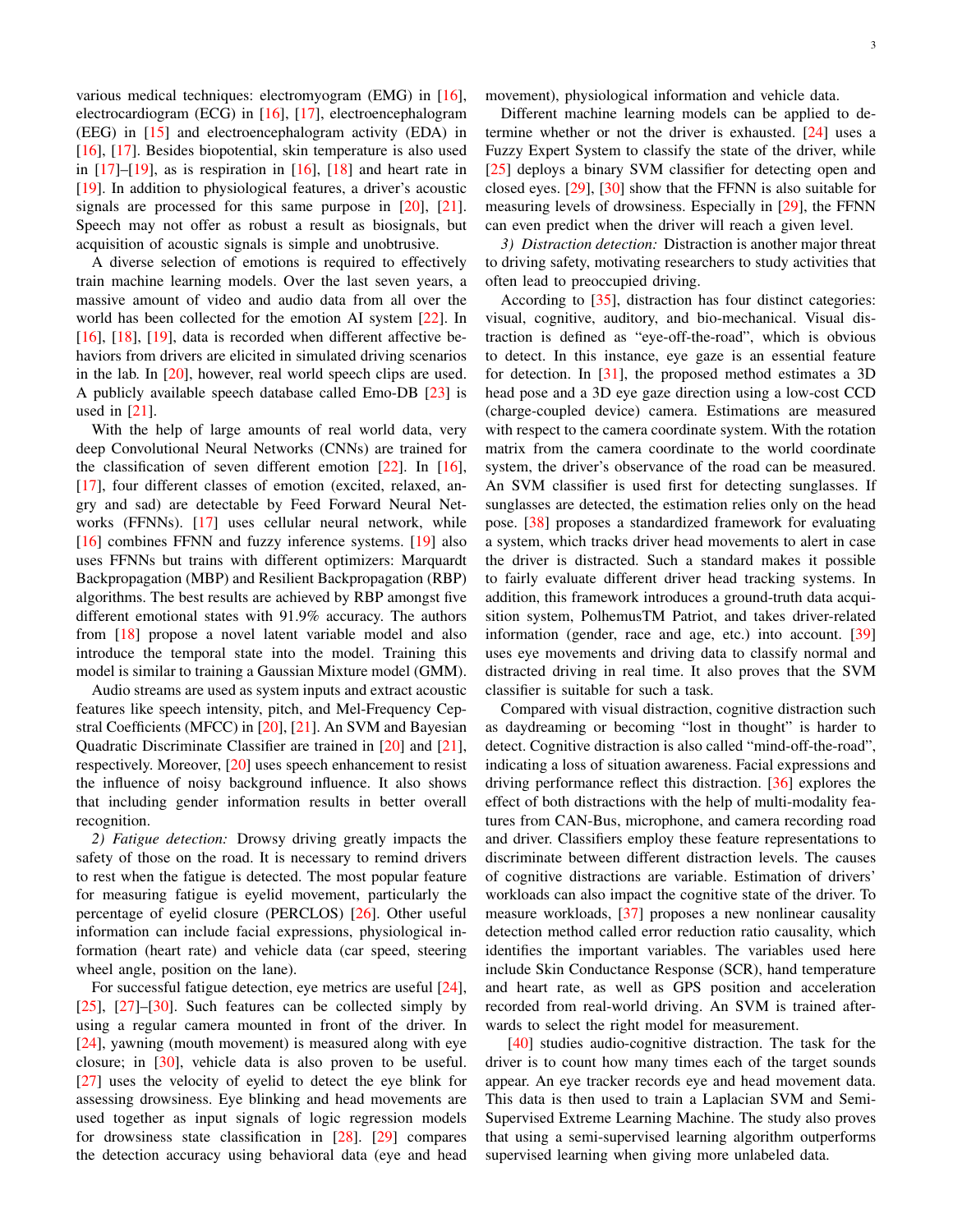Bio-mechanical distraction refers to adjusting devices manually. For example, adjusting the radio. The solution is to simplify the Human-Machine-Interface (HMI) in the cabin, which will be discussed in Section [III.](#page-4-0)

Performing secondary tasks always causes more than one distraction. Distracting secondary tasks include talking on a cell phone or drinking/eating. Deep neural networks can recognize these behaviors which are very helpful in action recognition. For example in [\[43\]](#page-7-39), [\[44\]](#page-7-14), seven activities are divided into two groups: normal driving (normal driving, right mirror checking, rear mirror checking and left mirror checking) and distraction (using in-vehicle radio device, texting and answering the mobile phone). The dataset is collected using Kinect, so the images and the coordinates of head centre or upper body joints are recorded. [\[44\]](#page-7-14) uses Random Forests (RF), Maximal Information Coefficient (MIC) and a FFNN as classifiers using the head and body features. [\[43\]](#page-7-39) only uses images of drivers. The images are first processed by a GMM to segment the driver's body, and then used for CNNs training. The CNN backbones used in experiments are AlexNet, GoogLeNet, and ResNet50. The best performance is achieved by AlexNet which also surpasses the result in [\[44\]](#page-7-14). In [\[41\]](#page-7-40), [\[42\]](#page-7-41), CNNs such as AlexNet, Inception V3 and BN-Inception are trained in end-to-end manner. These networks achieve distracting activity recognition with high accuracy.

*4) Attention detection:* Another important task for DMS is to understand where the driver is looking while driving. With a high-level criticallity of the event detected (e.g. a pedestrian crossing the street), the system warns the driver if the driver is not paying attention [\[61\]](#page-8-4), [\[62\]](#page-8-5). This task is one specific usecase in visual attention modeling. Visual saliency and gaze are common tools for measuring the attentive area.

Eye-tracking glasses have the ability to track the precious position of the gaze, but it is challenging for the driver to wear equipment while driving. In this case, head posture estimation assists with gaze estimation. In [\[32\]](#page-7-15), a pipeline is proposed: facial feature detection and tracking – (3D) head posture estimation – gaze region estimation. Besides using handcrafted features such as facial landmarks, [\[33\]](#page-7-42) proposes a deep CNN for localizing the driver's head and shoulder position in the depth images.

It is also possible to predict the focus of attention without using head posture information. For instance, in [\[34\]](#page-7-16), the raw video, optical flow and semantic segmentation information are fed to a multi-branch 3D-CNN for end-to-end training, in order to predict the focus area on the road image. In the future, attention prediction for human drivers can contribute to attention mechanisms for autonomous perception functions.

# *B. Driving assistance*

In Section [II-A,](#page-1-2) we discussed the Driver Monitoring System, a system that focuses on and contributes to safe driving. The Advanced Driver Assistance System (ADAS) is also designed to avoid accidents by alerting the driver to potential problems or by taking over the control of the vehicle. In the last decades, functions such as anticipating the intention of drivers and analyzing on-road traffic have also been studied. This section introduces these functions integrated into ADAS.

*1) Driver intention analysis:* Accelerating, braking, steering, turning and lane changing are common tasks during driving. Wrong decisions can result in critical situations or triggering accidents. ADAS assists with lane keeping or changing and prevents some dangerous maneuvers. In order to assist the driver, it has to understand the driving context.  $[45]$  uses visual gist as the image descriptor for pre-attentive perception. The images are captured by three on-board cameras. A Random Forest (RF) classifier trained with the gist features can differentiate road contexts such as single-lane, crossing, or T-junction. Furthermore, it can successfully predict driving actions in real time using driving context information.

An important driving behavior is lane changing. In [\[46\]](#page-8-6)– [\[49\]](#page-8-7), [\[52\]](#page-8-1), lane changing behavior is anticipated. [\[46\]](#page-8-6) predicts three classes: right/left lane change and no lane change. The features are collected by a vision and Inertial Measurement Unit (IMU) based lane tracker. The position of the vehicle in respect to the lane, more specifically the lateral position and the steering angle, are recorded. The proposed prediction model includes a Bayesian filter and an SVM classifier. The Bayesian filter takes the output from the SVM and produces a final prediction. [\[52\]](#page-8-1) predicts whether or not lane changing occurs with the help of the Sparse Bayesian Learning (SBL) model. The input features are lane positional information acquired from the camera focused on the road, vehicle parameters from CAN-Bus, and driver head posture obtained from the image of the driver. In  $[48]$ ,  $[49]$ , more driving behaviors are included in addition to the three lane changing classes, i.e. right/left turn. The input information sources are various in this dataset. They include videos of drivers and the road outside the vehicle, vehicle dynamics, GPS, and street maps. [\[49\]](#page-8-7) makes use of all this information and trains a Recurrent Neural Network (RNN) with Long-Short Term Memory Cells (LSTM). According to the results in [\[48\]](#page-8-8), this architecture achieves the best result when compared with SVM, RF or Hidden Markov Model (HMM). Moreover, it anticipates the action with an average 3.58s. Using videos of drivers, endto-end prediction is also accurate. For instance, in [\[50\]](#page-8-9) the 3D ResNeXt-101 with a LSTM layer on the top is trained in end-to-end style. The results in [\[51\]](#page-8-10) prove that videos towards roads have complementary information as driver videos, which should also be considered in driver maneuver prediction. [\[47\]](#page-8-11) takes the personalities of drivers into account because ADAS should comply with the driver's habits to ensure overall safety. It proposes using a GMM to adjust the sinusoidal lane change kinematic model according to individual driving styles.

Finally yet importantly, [\[53\]](#page-8-12) provides an overview of a multi-module Driver Intention Inference (DII) system designed for lane changing intention detection. This system consists of different modules: traffic context perception module, vehicle dynamic module, driver behavior recognition module and driver intention inference module. From this work, we can see an emerging trend of multi-module fusion in ADAS.

*2) Traffic hazards warning:* Not only should ADAS focus on the intention of the driver, but it should also simultaneously observe on-road traffic. This can prevent some traffic accidents by correlating information and notifying the driver in a timely manner. On-road hazards include rear-end crashes, unnoticed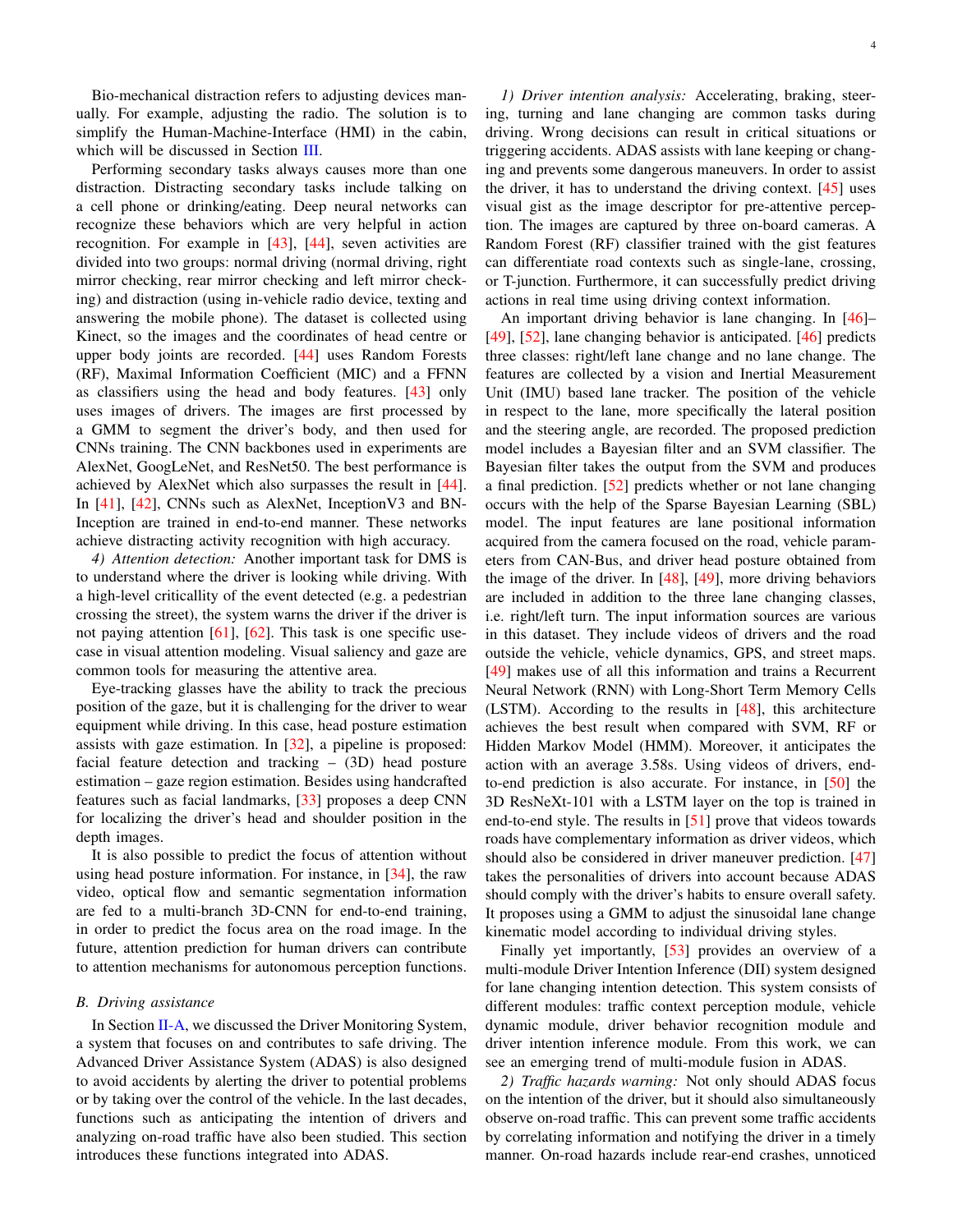pedestrians, speed breakers or traffic signs.

One possible solution for this task is to combine the *driver intention prediction/driver status detection* with *on-road traffic detection*. It requires driver monitoring, object detection/tracking, and data fusion modules to work simultaneously. Fig. [1](#page-4-1) shows the components of the system. Traffic detection that only uses on-road information is not related to in-cabin applications and will not be discussed.



<span id="page-4-1"></span>Fig. 1. Traffic hazards warning system includes both in- and out-cabin analysis.

The system in [\[54\]](#page-8-2) consists of two modules in Fig. [1.](#page-4-1) Driver head posture estimation is a preliminary part of driver attention analysis. A 3D face model is trained using an asymmetric face appearance model. Mapping 2D feature-points into a 3D face helps to determine the direction of the driver's attention. The second component of the driver-assistance system is road traffic detection, which uses global Haar-like features (GHaar) classifier to detect vehicles ahead on the road. Additionally, the system can estimate the distance and the angle between the detected vehicle and the ego vehicle in relation to the right lane of the road. A fuzzy logic system extrapolates future driving risks based on driver and on-road information.

Besides other vehicles, pedestrians and bicycles are other important factors on road. In [\[55\]](#page-8-13), the authors developed a pedestrian collision warning system, equipped with a volumetric head-up display (HUD) in the cabin to identify when and where pedestrians are approaching. This work also shows that the Augmented Reality (AR) technique is both effective and intuitive for warning systems within the cabin.

### *C. Take-over readiness evaluation*

As mentioned, at SAE L3 the human driver should stand by and be prepared to take over control of the vehicle. *Takeover readiness* defines the driver's ability to regain control of the vehicle from the automated mode. Non-driving related tasks during automated driving may interfere with a driver's ability to regain control of the vehicle [\[56\]](#page-8-14). Thus, it is necessary to help the driver stay prepared for a takeover. In this section, we discuss some methodologies that measure driver takeover readiness.

To study the readiness of the driver, takeover request (TOR) time is a key term. TOR measures the time between the request for takeover and the critical situation (by which time the driver msut maintain control). Determining when to alert the driver to a takeover situation is critical. [\[58\]](#page-8-15) studies four different TOR times. The results show that the TOR resulting from the performance-based method provides the shortest reaction time and highest satisfaction for drivers. This performancebased method considers the influence of driving behaviors. It was originally designed for the airborne collision avoidance system. Besides the TOR time, there are other factors that may influence takeover behavior. Factors may include traffic situation complexity, ego-motion of the vehicle, and type of secondary tasks, etc. [\[56\]](#page-8-14) studies how the complexity of the driving task and secondary task impact takeover reaction time. A mathematical formula estimates takeover reaction time based on experimental data. [\[57\]](#page-8-16) creates a concept system that can estimate readiness directly by using driver behavior information and biometric data. Extracted eye gazes and head movements are driver behaviors while heart rate and respiration rate are considered biometric data.

There is relatively little research employing machine learning methods to estimate driver readiness, with the exception of [\[60\]](#page-8-3), [\[63\]](#page-8-17), [\[64\]](#page-8-18). The authors use multi-modality data to train different classifiers, such as K-Nearest Neighbors (KNN) and SVM. The studied data includes the maximum deviation from the lane center, the minimum distance to the leading vehicle and drivers' eye gazes and behaviors. These classifiers predict the quality of takeover readiness. The best result is achieved by a linear SVM: the accuracy is 79%.

In addition to the estimation of takeover readiness, the system is responsible for keeping the driver constantly aware of the situation both inside and outside of the vehicle. An Interactive Automation Control System (IACS) designed in [\[59\]](#page-8-19) keeps the driver aware of the TOR on a display. Experiment results show that the response time to TOR and the total number of collisions decreases due to support from this system. [\[79\]](#page-8-20) proposes a system which employs AR. In this system, AR is used to show a digital twin of the driver's car on in simulation of a potential accident where the TOR is necessary. After alerting the driver to the coming situation, the TOR is executed. This work indicates that a simulation in cockpit can help the driver better understand traffic situations and handle the TOR more effectively.

One limitation is that all projects presented here are conducted using driving simulators. Since the takeover task is a safety-critical issue, more experiments should be conducted in real-world driving situations.

# <span id="page-4-0"></span>III. IN-CABIN USE-CASES FOR DRIVING COMFORT

Autonomous vehicle technology makes driving not only safe but also relaxing. Improving driver and passenger comfort level is another key research topic. Tasks in the comfort sector are generally non-driving related tasks. In this section, we introduce some works aiming to optimizing in-cabin operating systems by making vehicles more intelligent.

# *A. Convenience*

"Convenience" describes the ability of the system to accomplish non-driving related tasks automatically according to the needs of drivers and passengers. An intelligent system should recognize needs in an accurate and timely manner. In order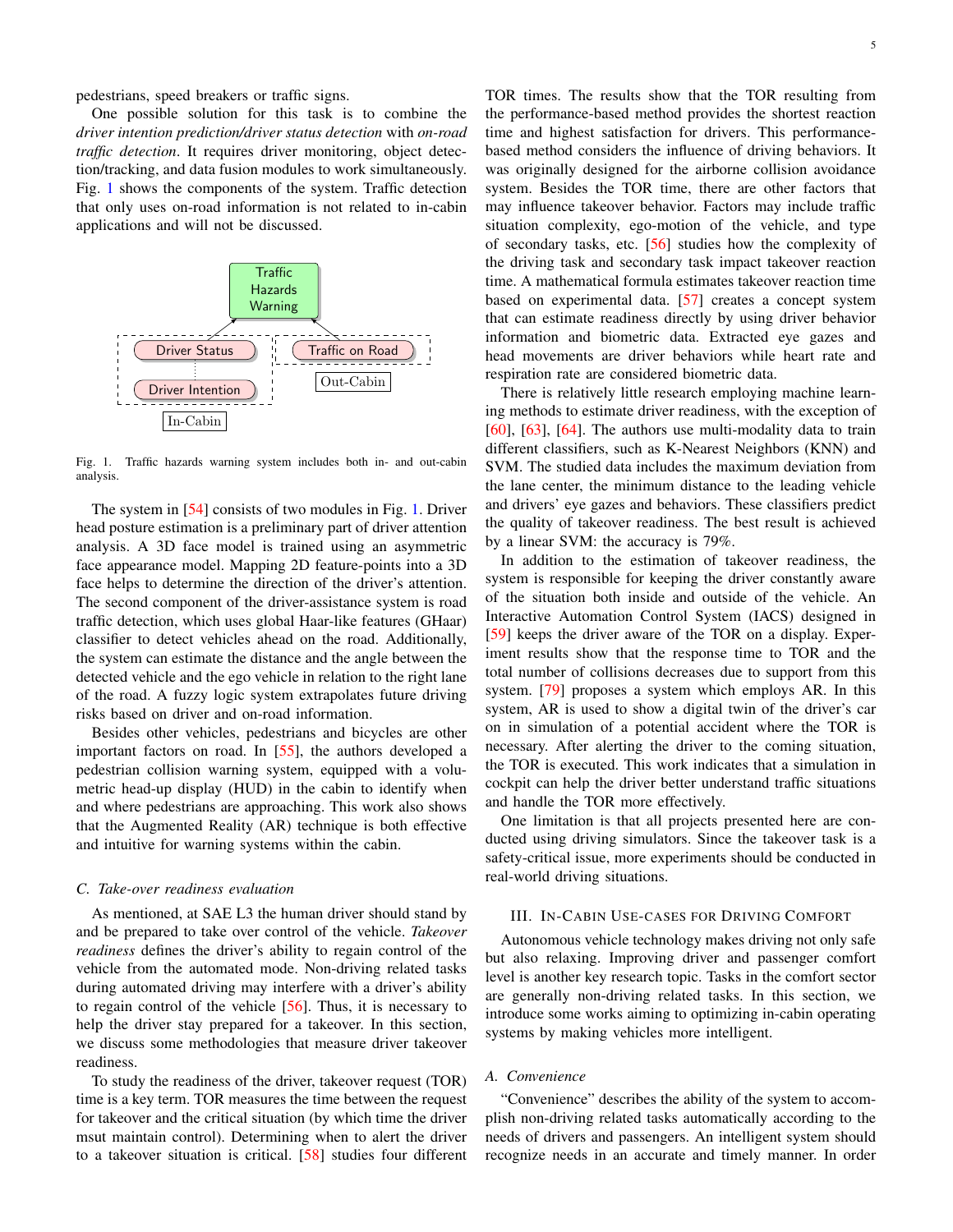to perceive needs, AI methods are very suitable because they can analyze human actions and the information encoded within human actions. A new dataset named "Drive&Act" is collected for driver action recognition purpose [\[65\]](#page-8-21). It is collected in driving mode as well as in automated driving mode, and the behaviors are fine-grained labeled. This dataset includes many secondary task actions like *putting on sunglasses* or *reading magazines*. The videos are recorded by six synchronized cameras inside the cabin in RGB, depth, infrared and bodypose modalities. Recognizing these behaviors correctly can increase comfort. For instance, the visor should flip down automatically when the driver is putting on sunglasses. The appearance of this dataset supplements a large benchmark for in-cabin action recognition. The authors in [\[65\]](#page-8-21) also train different models with this dataset. The best performance is achieved by the 3D CNN-based model. Results indicate that AI methods have a promising future for in-cabin applications.

Listening to music can provide drivers and passengers with a more comfortable journey. Research such as [\[77\]](#page-8-22) shows that listening to suitable music can improve the driver's mood and fatigue state resulting in improved driving performance. [\[77\]](#page-8-22) proposes a framework which detects the driver's mood-fatigue status and recommends music accordingly. This framework makes use of different smartphone sensors to gauge each drivers' specific situation and to employ intelligent analysis. For example, the system will engage the closest algorithm to classify different music moods.

#### *B. Human-Machine-Interface*

The more functional automated vehicles are, the more complex HMI can become. Some crucial principles are mentioned in [\[66\]](#page-8-23), [\[67\]](#page-8-24) for designing the HMI: HMI should both provide comfort and stimulate an appropriate level of attention from users. HMI should maintain minimal content in order to reduce distraction. For instance, [\[68\]](#page-8-25) investigates the position of the display for the haptic rotary device in a conventional vehicle HMI system. The results show that cluster display position reduces lane position deviation during secondary tasks.

The authors in [\[78\]](#page-8-26) propose using AR to realize a multilayer floating user interface system in the vehicle. This system employs stereoscopic depth to arrange different information on 3-layer displays. Critical information, such as "low fuel" warning, is shared on the nearest screen. Less critical items are shifted to the back layers and blurred. This system aims at providing a large amount of information without greatly distracting drivers.

Hand gestures and speech are becoming a popular means of simplifying HMI systems because they reduce visual and biomechanical distraction during driving. Different sensors and recognition algorithms are used for hand gesture recognition in the vehicular environment. For example, (1) [\[73\]](#page-8-27) uses mmwavelength radar sensor and trains a Random Forest. On average, the system performs above 90% accuracy for all six gestures classes; (2) in [\[74\]](#page-8-28), multiple modalities including RGB, depth/infrared images and 3D hand joints are tested. They train two networks: A C3D network and a Long-Short Term Memory (LSTM). The best model, with a recognition accuracy of 94.4% for 12 classes, is the LSTM model, using 3D hand joints as input modality. In speech recognition, special uses for driving scenarios are explored. Some examples include: natural language analysis based on a RNN architecture for commands like "set/change destination or driving speed" in [\[75\]](#page-8-29), or the the vehicle control system's defense strategy using an SVM classifier that can resist attacks from hidden voice commands in [\[76\]](#page-8-30).

Another traditional HMI element in vehicles is the HVAC (Heating, ventilation, and air conditioning) system. Normally, the controllers are hand-coded, requiring attention from the driver. In [\[71\]](#page-8-31), a control system deploying NN architecture can realize automatic control of the cabin's thermal environment. At first, the model collects data while the user is adjusting the system. After training, the model can learn the user's preference and control the thermal environment accordingly. Different machine learning techniques can be used to realize this goal. In [\[72\]](#page-8-32), the automatic control is realized using Reinforcement Learning (RL). It should be noted that the RL controller consumes less energy and produces a more comfortable environment than manual control approaches.

For fully autonomous cars, [\[67\]](#page-8-24) proposes that HMI should only contain commands for "start", "stop" and "choose the destination". Additionally, other interfaces for entertainment or maps should be included in personal mobile devices. The advantages are the separation of safety critical functions from non-critical ones, whose personalization remains.

As the SAE level increases, drivers can focus less on driving tasks and have more access to HMIs. Human factors become more influential in the HMI systems. [\[69\]](#page-8-33) introduces an HMI framework which clusters human factors (of both drivers and other users of the road) as dynamic factors. Different HMIs are chosen depending on these influential factors. They also propose an external HMI for communicating with other users on the road. One specific and important human factor for autonomous driving is trust in the vehicle. [\[70\]](#page-8-34) focuses on how to increase human trust for an autonomous car via HMIs. The authors suggest that HMI framework should take multiple events over a period of time into account rather than focus on one isolated event.

## *C. Navigation*

Navigation is one of the most pronounced functions in modern vehicles. Many drivers have experienced difficulty, trying to concentrate on the road while viewing a personal navigation device. Using an AR Head-Up Display (HUD) to show the navigational path, traffic signs, and landmarks is a practical solution. The work in [\[82\]](#page-8-35) proves that drivers prefer navigation using AR HUD to other traditional navigation devices, namely egocentric street view and map view which shows the vehicle within the context of its surroundings on the LCD display. On the HUD, directions are listed on a narrow semi-transparent surface that is suspended above the center of the road at a height of about 2 meters. Moreover, according to eye gazes measurements, drivers spend 5.7 sec and 4.2 sec more per minute looking at the road ahead in comparison to LCD street view and map view, respectively.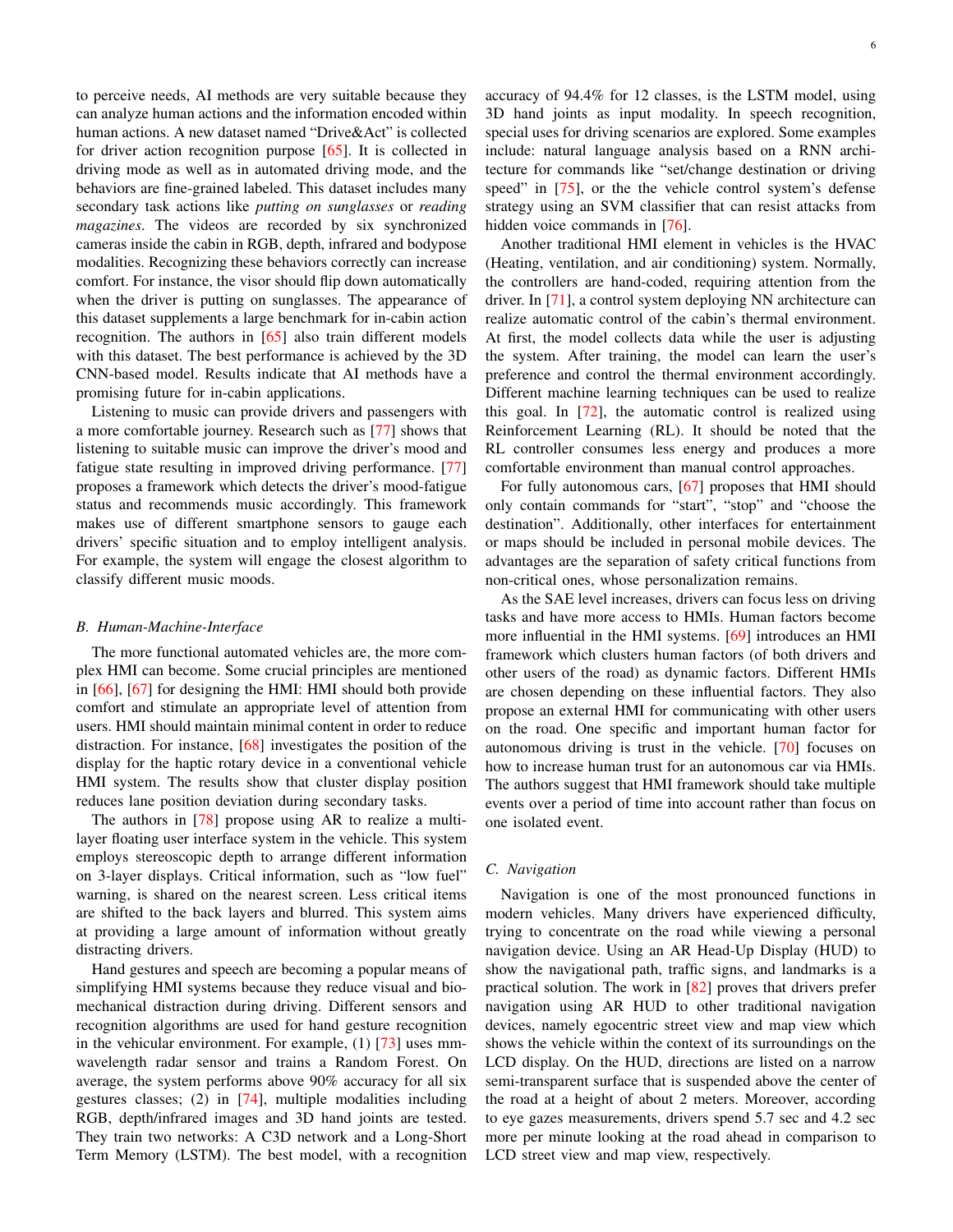In [\[80\]](#page-8-36), the framework can detect vehicles and traffic signs and project them onto the AR-HUD, helping drivers to avoid some dangerous accidents in the process. For detection, the framework uses AdaBoost learning algorithm to train with the Haar features of vehicles and traffic signs. The next stage after detection is to find positions on the HUD for the projection of virtual objects. To do this, camera parameters and relative position of the camera, with respect to objects, are required for calculation. With the help of AR, virtual objects are attached to real objects. In this case, drivers will be alerted to critical information on the road in an unobtrusive way.

An investigation of the effectiveness of different presentations of AR enhanced navigational instructions in [\[81\]](#page-8-37) shows: The most effective arrangement is to use boxes that enclose a landmark, such as "turn right in 120 meters". The response times and success rates are enhanced by 43.1% and 26.2% compared to the conventional representation (only the sign).

### IV. CONCLUSION

In this section, we summarize all AI techniques implemented in the in-cabin use-cases we reviewed as well as corresponding features of these applications. The in-cabin usecases can be abstracted into the following topics: classification problem, regression problem and sensor fusion problem. For example, to predict whether or not the driver is tired (in  $[25]$ ) is a classification problem. To predict the drowsiness level (in [\[29\]](#page-7-8)) is a regression problem. A typical occasion for sensor fusion is the "traffic hazards warning" system proposed in [\[54\]](#page-8-2). When enough data is provided, AI methods can easily tackle the three problems outlined. It also explains the frequency of utilization of five techniques shown in Fig. [2.](#page-6-0)



<span id="page-6-0"></span>Fig. 2. Frequency of utilization of different AI methods in in-cabin use-cases

Fig. [2](#page-6-0) shows the different AI techniques in all examined papers. It is worth noting that "Deep Learning" refers to the learning algorithms that use layered structures (Artificial Neural Networks). Although it is a subset of "Machine Learning", it is regarded as a separated set due to its importance in Computer Vision research. The "Machine Learning" set refers to algorithms with the exception of "Deep Learning". There are a total 42 works that utilize AI techniques. Since Machine Learning algorithms and Deep Learning networks are very effective when solving classification and regression problems, both dominate the surveyed works. Concretely, 50.0% (21 papers) of the applications were solved by Machine Learning algorithms and 40.5% (17 papers) used Deep Learning networks. The Fuzzy Logic System (4.7%) is used when there are multiple inputs from different sensors, as exhibited in [\[24\]](#page-7-6), [\[55\]](#page-8-13).

We summarize the use-cases discused in this paper and their relationship to SAE L3, L4 and L5 in the Table [II.](#page-6-1) The  $\sqrt{\overline{a}}$  indicates that the use-case is an important function at this level. As shown in the Table [II,](#page-6-1) driving assistance, takeover readiness and navigation are no longer necessary in L4 and L5 because a human driver will not intervene. The purpose of driver status monitoring also changes from L3 to L4. The L3 system focuses on driver anomaly while L4 and L5 are concerned with passenger emotion and satisfaction.

<span id="page-6-1"></span>TABLE II USE-CASES AND THEIR IMPLEMENTATIONS IN DIFFERENT SAE LEVELS (FROM L3 TO L5)

| L <sub>3</sub> | L5 |
|----------------|----|
|                |    |
|                |    |
|                |    |
|                |    |
|                |    |
|                |    |
|                |    |

At the end of this paper, Table [III](#page-9-0) itemizes the different hardware employed for data acquisition in examined works utilizing AI techniques. The hardware is categorized into eight different types, as shown in the first column. In the second column, the hardware names or models are listed. Some are marked with "unknown" when the name is not mentioned in the original work.

Fig [3](#page-10-0) summarizes all the use-cases examined in our survey. The features are depicted as "leaves" in a tree structure. Lines of different colors represent different techniques. The usecases are described in keywords. If a line emerges from the leaf with an open ending, this means that the application only uses this feature as the input. Typically, the applications use more than one feature, marked with connections in the figure. The use-case is the nearest keyword above the line (or on the right side of the line). From this overview, the following is apparent for in-cabin use-cases: (1) important input features are a driver's eye and head movement, full images of drivers/roads and vehicle position and dynamics; (2) popular techniques are Machine Learning and Deep Learning; (3) research focuses are distraction detection, HMI design, and driver intention analysis.

Fig. [3](#page-10-0) also includes features that are used in different applications. For example, the image of the driver is used widely in distraction and intention detection, as well as for convenience purposes. For the future work, a high-level module integrated with different functionalities will be considered. This module should have a manager that can coordinate the work of different sub-modules. In this way, the resource of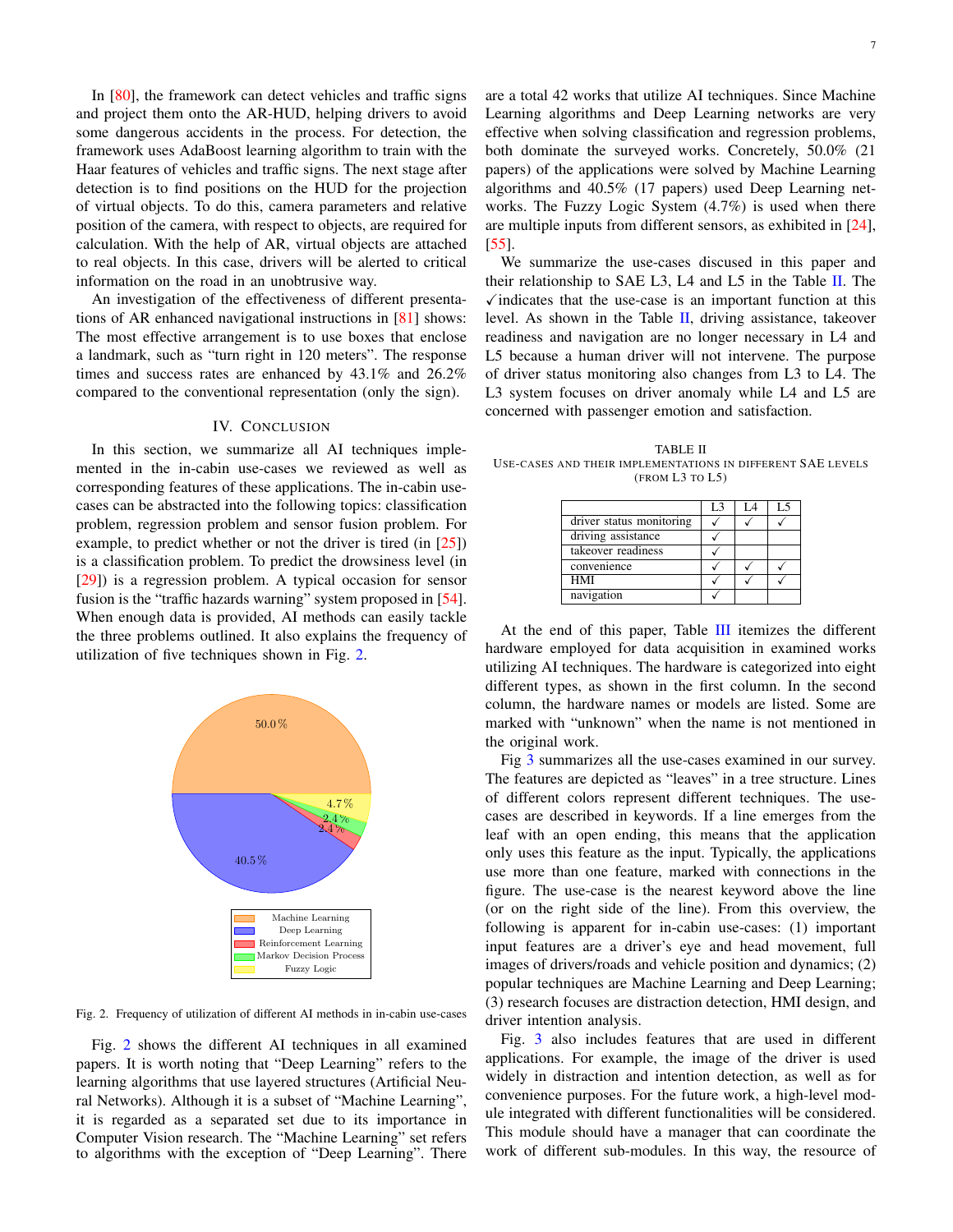the vehicle is saved and different modules can support one another to achieve a holistic solution.

#### **REFERENCES**

- <span id="page-7-0"></span>[1] [Online] Available: [https://www.sae.org/news/press-room/2018/](https://www.sae.org/news/press-room/2018/12/sae-international-releases-updated-visual-chart-for-its-%E2%80%9Clevels-of-driving-automation%E2%80%9D-standard-for-self-driving-vehicles) [12/sae-international-releases-updated-visual-chart-for-its-%](https://www.sae.org/news/press-room/2018/12/sae-international-releases-updated-visual-chart-for-its-%E2%80%9Clevels-of-driving-automation%E2%80%9D-standard-for-self-driving-vehicles) [E2%80%9Clevels-of-driving-automation%E2%80%](https://www.sae.org/news/press-room/2018/12/sae-international-releases-updated-visual-chart-for-its-%E2%80%9Clevels-of-driving-automation%E2%80%9D-standard-for-self-driving-vehicles) [9D-standard-for-self-driving-vehicles](https://www.sae.org/news/press-room/2018/12/sae-international-releases-updated-visual-chart-for-its-%E2%80%9Clevels-of-driving-automation%E2%80%9D-standard-for-self-driving-vehicles)
- <span id="page-7-1"></span>[2] Audi Encounter, *Jam Session*, [Online] Available: [https://audi-encounter.](https://audi-encounter.com/en/staupilot) [com/en/staupilot](https://audi-encounter.com/en/staupilot)
- <span id="page-7-2"></span>[3] The University of Michigan, *Augmented reality at U-M improves driverless vehicle testing*, [Online] Available: [https://record.umich.edu/articles/](https://record.umich.edu/articles/augmented-reality-u-m-improves-driverless-vehicle-testing/) [augmented-reality-u-m-improves-driverless-vehicle-testing/](https://record.umich.edu/articles/augmented-reality-u-m-improves-driverless-vehicle-testing/)
- [4] Civil Maps, *Civil Maps*, [Online] Available: <https://civilmaps.com/>
- <span id="page-7-3"></span>[5] Wayray, *WayRay*, [Online] Available: <https://wayray.com/navion>
- <span id="page-7-17"></span>[6] Ayers, Whitlow & Dressler, *NHTSA: Nearly all car crashes are due to human error*, January 5, 2018. Available: [https://www.ayersandwhitlow.com/blog/2018/01/](https://www.ayersandwhitlow.com/blog/2018/01/nhtsa-nearly-all-car-crashes-are-due-to-human-error.shtml) [nhtsa-nearly-all-car-crashes-are-due-to-human-error.shtml](https://www.ayersandwhitlow.com/blog/2018/01/nhtsa-nearly-all-car-crashes-are-due-to-human-error.shtml)
- <span id="page-7-18"></span>[7] seeingmachines, *Seeing Machines*, [Online] Available: [https://www.](https://www.seeingmachines.com/) [seeingmachines.com/](https://www.seeingmachines.com/)
- <span id="page-7-19"></span>[8] Valeo, *Valeo Driver Monitoring*, [Online] Available: [https://www.valeo.](https://www.valeo.com/en/driver-monitoring/) [com/en/driver-monitoring/](https://www.valeo.com/en/driver-monitoring/)
- <span id="page-7-20"></span>[9] Smater Eye, *Driver Monitoring System Interior Sensing for vehicle integration*, [Online] Available: <https://smarteye.se/automotive-solutions/>
- <span id="page-7-21"></span>[10] Aggressive Driving, *INTRODUCTION*, [Online] Available: [https://one.](https://one.nhtsa.gov/people/injury/research/aggdrivingenf/pages/introduction.html) [nhtsa.gov/people/injury/research/aggdrivingenf/pages/introduction.html](https://one.nhtsa.gov/people/injury/research/aggdrivingenf/pages/introduction.html)
- <span id="page-7-22"></span>[11] Melissa Stoppler, M.D., *Controlling Road Rage*, [Online] Availabe: [https://www.medicinenet.com/road](https://www.medicinenet.com/road_rage_get_it_under_control/views.htm)\_rage\_get\_it\_under\_control/views.htm
- <span id="page-7-23"></span>[12] Shan, Caifeng and Gong, Shaogang and McOwan, Peter W, *Robust facial expression recognition using local binary patterns*, IEEE International Conference on Image Processing 2005, Vol.2, 2005, IEEE
- <span id="page-7-24"></span>[13] Bartlett, Marian Stewart and Littlewort, Gwen and Fasel, Ian and Movellan, Javier R, *Real Time Face Detection and Facial Expression Recognition: Development and Applications to Human Computer Interaction.*, 2003 Conference on computer vision and pattern recognition workshop, Vol.5, 2003, IEEE
- <span id="page-7-25"></span>[14] Kanade, Takeo and Cohn, Jeffrey F and Tian, Yingli, *Comprehensive database for facial expression analysis*, Proceedings Fourth IEEE International Conference on Automatic Face and Gesture Recognition (Cat. No. PR00580), 2000, IEEE
- <span id="page-7-4"></span>[15] Fan, Xin-An and Bi, Lu-Zheng and Chen, Zhi-Long, *Using EEG to detect drivers' emotion with Bayesian Networks*, 2010 International Conference on Machine Learning and Cybernetics, 2010, IEEE
- <span id="page-7-27"></span>[16] C. D. Katsis and N. Katertsidis and G. Ganiatsas and D. I. Fotiadis, *Toward Emotion Recognition in Car-Racing Drivers: A Biosignal Processing Approach*, IEEE Transactions on Systems, Man, and Cybernetics - Part A: Systems and Humans, 2008, vol.38, IEEE
- <span id="page-7-26"></span>[17] Ali, Mouhannad and Al Machot, Fadi and Mosa, Ahmad Haj and Kyamakya, Kyandoghere, *Cnn based subject-independent driver emotion recognition system involving physiological signals for adas*, Advanced Microsystems for Automotive, 2016, Springer
- <span id="page-7-29"></span>[18] Wang, Jinjun and Gong, Yihong, *Recognition of multiple drivers' emotional state*, 2008 19th International Conference on Pattern Recognition, 2008, IEEE
- <span id="page-7-28"></span>[19] Lisetti, Christine L and Nasoz, Fatma, *Affective intelligent car interfaces with emotion recognition*, Proceedings of 11th International Conference on Human Computer Interaction, 2005, Citeseer
- <span id="page-7-30"></span>[20] Tawari, Ashish and Trivedi, Mohan, *Speech based emotion classification framework for driver assistance system*, 2010 IEEE Intelligent Vehicles Symposium, 2010, IEEE
- <span id="page-7-31"></span>[21] Al Machot, Fadi and Mosa, Ahmad Haj and Dabbour, Kosai and Fasih, Alireza and Schwarzlmüller, Christopher and Ali, Mouhanndad and Kyamakya, Kyandoghere, *A novel real-time emotion detection system from audio streams based on bayesian quadratic discriminate classifier for ADAS*, Proceedings of the Joint INDS'11 & ISTET'11, 2011, IEEE
- <span id="page-7-5"></span>[22] Affectiva, *Multi-Modal Emotion Estimation*, [Online]. Available: [https://](https://developer.download.nvidia.com/video/gputechconf/gtc/2019/presentation/s9466-multimodal-affects-analysis-the-future-of-the-autonomous-vehicle-in-cabin-experience.pdf) [developer.download.nvidia.com/video/gputechconf/gtc/2019/presentation/](https://developer.download.nvidia.com/video/gputechconf/gtc/2019/presentation/s9466-multimodal-affects-analysis-the-future-of-the-autonomous-vehicle-in-cabin-experience.pdf) [s9466-multimodal-affects-analysis-the-future-of-the-autonomous-vehicle](https://developer.download.nvidia.com/video/gputechconf/gtc/2019/presentation/s9466-multimodal-affects-analysis-the-future-of-the-autonomous-vehicle-in-cabin-experience.pdf)-in-cab [pdf](https://developer.download.nvidia.com/video/gputechconf/gtc/2019/presentation/s9466-multimodal-affects-analysis-the-future-of-the-autonomous-vehicle-in-cabin-experience.pdf)
- <span id="page-7-32"></span>[23] Burkhardt, Felix and Paeschke, Astrid and Rolfes, Miriam and Sendlmeier, Walter F and Weiss, Benjamin, *A database of German emotional speech*, Ninth European Conference on Speech Communication and Technology, 2005
- <span id="page-7-6"></span>[24] Azim, Tayyaba and Jaffar, M Arfan and Mirza, Anwar M, *Fully automated real time fatigue detection of drivers through fuzzy expert systems*, Applied Soft Computing, Vol.18, page 25–38, 2014, Elsevier.
- <span id="page-7-7"></span>[25] Mandal, Bappaditya and Li, Liyuan and Wang, Gang Sam and Lin, Jie, *Towards detection of bus driver fatigue based on robust visual analysis of eye state*, IEEE Transactions on Intelligent Transportation Systems, Vol.18, page 545–557, 2016, IEEE
- <span id="page-7-33"></span>[26] Wierwille, Walter W and Wreggit, SS and Kirn, CL and Ellsworth, LA and Fairbanks, RJ, *Research on vehicle-based driver status/performance monitoring; development, validation, and refinement of algorithms for detection of driver drowsiness*, 1994
- <span id="page-7-34"></span>[27] M.H.Baccour and F.Driewer and E.Kasneci and W.Rosenstiel, *Camera-Based Eye Blink Detection Algorithm for Assessing Driver Drowsiness*, IEEE Transactions on Intelligent Vehicles Symposium, page 987-993, 2019, IEEE
- <span id="page-7-35"></span>[28] M.H.Baccour and F.Driewer and T.Schäck and E.Kasneci, *Camerabased Driver Drowsiness State Classification Using Logistic Regression Models*, IEEE International Conference on Systems, Man, and Cybernetics (SMC), page 1-8, 2020, IEEE
- <span id="page-7-8"></span>[29] de Naurois, Charlotte Jacobé and Bourdin, Christophe and Stratulat, Anca and Diaz, Emmanuelle and Vercher, Jean-Louis, *Detection and prediction of driver drowsiness using artificial neural network models*, Accident Analysis & Prevention, 2017, Elsevier
- <span id="page-7-9"></span>[30] Wang, Xuesong and Xu, Chuan, *Driver drowsiness detection based on non-intrusive metrics considering individual specifics*, Accident Analysis & Prevention, Vol.95, page 350–357, 2016, Elsevier
- <span id="page-7-10"></span>[31] Vicente, Francisco and Huang, Zehua and Xiong, Xuehan and De la Torre, Fernando and Zhang, Wende and Levi, Dan, *Driver gaze tracking and eyes off the road detection system*, IEEE Transactions on Intelligent Transportation Systems, Vol.16, page 2014–2027, 2015, IEEE
- <span id="page-7-15"></span>[32] Fridman, Lex and Langhans, Philipp and Lee, Joonbum and Reimer, Bryan, *Driver gaze estimation without using eye movement*, 2015
- <span id="page-7-42"></span>[33] Borghi, Guido and Venturelli, Marco and Vezzani, Roberto and Cucchiara, Rita, *Poseidon: Face-from-depth for driver pose estimation*, Proceedings of the IEEE Conference on Computer Vision and Pattern Recognition, page 4661–4670, 2017
- <span id="page-7-16"></span>[34] Palazzi, Andrea and Abati, Davide and Solera, Francesco and Cucchiara, Rita and others, *Predicting the Driver's Focus of Attention: the DR (eye) VE Project*, IEEE transactions on pattern analysis and machine intelligence, Vol.41, page 1720–1733, 2018, IEEE
- <span id="page-7-36"></span>[35] Ranney, Thomas A and Garrott, W Riley and Goodman, Michael J, *NHTSA driver distraction research: Past, present, and future*, 2001, SAE Technical Paper.
- <span id="page-7-11"></span>[36] Li, Nanxiang and Busso, Carlos, *Predicting perceived visual and cognitive distractions of drivers with multimodal features*, IEEE Transactions on Intelligent Transportation Systems, Vol.16, page 51–65, 2015, IEEE
- <span id="page-7-12"></span>[37] Xing, Yang and Lv, Chen and Cao, Dongpu and Wang, Huaji and Zhao, Yifan, *Driver workload estimation using a novel hybrid method of error reduction ratio causality and support vector machine*, Measurement, Vol.114, pages 390–397, 2018, Elsevier
- <span id="page-7-37"></span>[38] Tian, Renran and Ruan, Keyu and Li, Lingxi and Le, Jialiang and Greenberg, Jeff and Barbat, Saeed, *Standardized evaluation of camerabased driver state monitoring systems*,IEEE/CAA Journal of Automatica Sinica, Vol.6, page 716–732, 2019, IEEE
- <span id="page-7-13"></span>[39] Liang, Yulan and Reyes, Michelle L and Lee, John D, *Real-time detection of driver cognitive distraction using support vector machines*, IEEE transactions on intelligent transportation systems, Vol.8, page 340– 350, 2007, IEEE
- <span id="page-7-38"></span>[40] Liu, Tianchi and Yang, Yan and Huang, Guang-Bin and Yeo, Yong Kiang and Lin, Zhiping, *Driver distraction detection using semi-supervised machine learning*, IEEE transactions on intelligent transportation systems, Vol.17, page 1108–1120, 2015, IEEE
- <span id="page-7-40"></span>[41] Abouelnaga, Yehya and Eraqi, Hesham M and Moustafa, Mohamed N, *Real-time distracted driver posture classification*,arXiv preprint arXiv:1706.09498, 2017
- <span id="page-7-41"></span>[42] Kose, Neslihan and Kopuklu, Okan and Unnervik, Alexander and Rigoll, Gerhard, *Real-Time Driver State Monitoring Using a CNN Based Spatio-Temporal Approach*, arXiv preprint arXiv:1907.08009, 2019
- <span id="page-7-39"></span>[43] Xing, Yang and Lv, Chen and Wang, Huaji and Cao, Dongpu and Velenis, Efstathios and Wang, Fei-Yue, *Driver activity recognition for*
- *intelligent vehicles: A deep learning approach*, IEEE Transactions on Vehicular Technology, Vol.68, pages 5379–5390, 2019, IEEE
- <span id="page-7-14"></span>[44] Xing, Yang and Lv, Chen and Zhang, Zhaozhong and Wang, Huaji and Na, Xiaoxiang and Cao, Dongpu and Velenis, Efstathios and Wang, Fei-Yue, *Identification and analysis of driver postures for in-vehicle driving activities and secondary tasks recognition*, IEEE Transactions on Computational Social Systems, Vol.5, pages 95–108, 2017, IEEE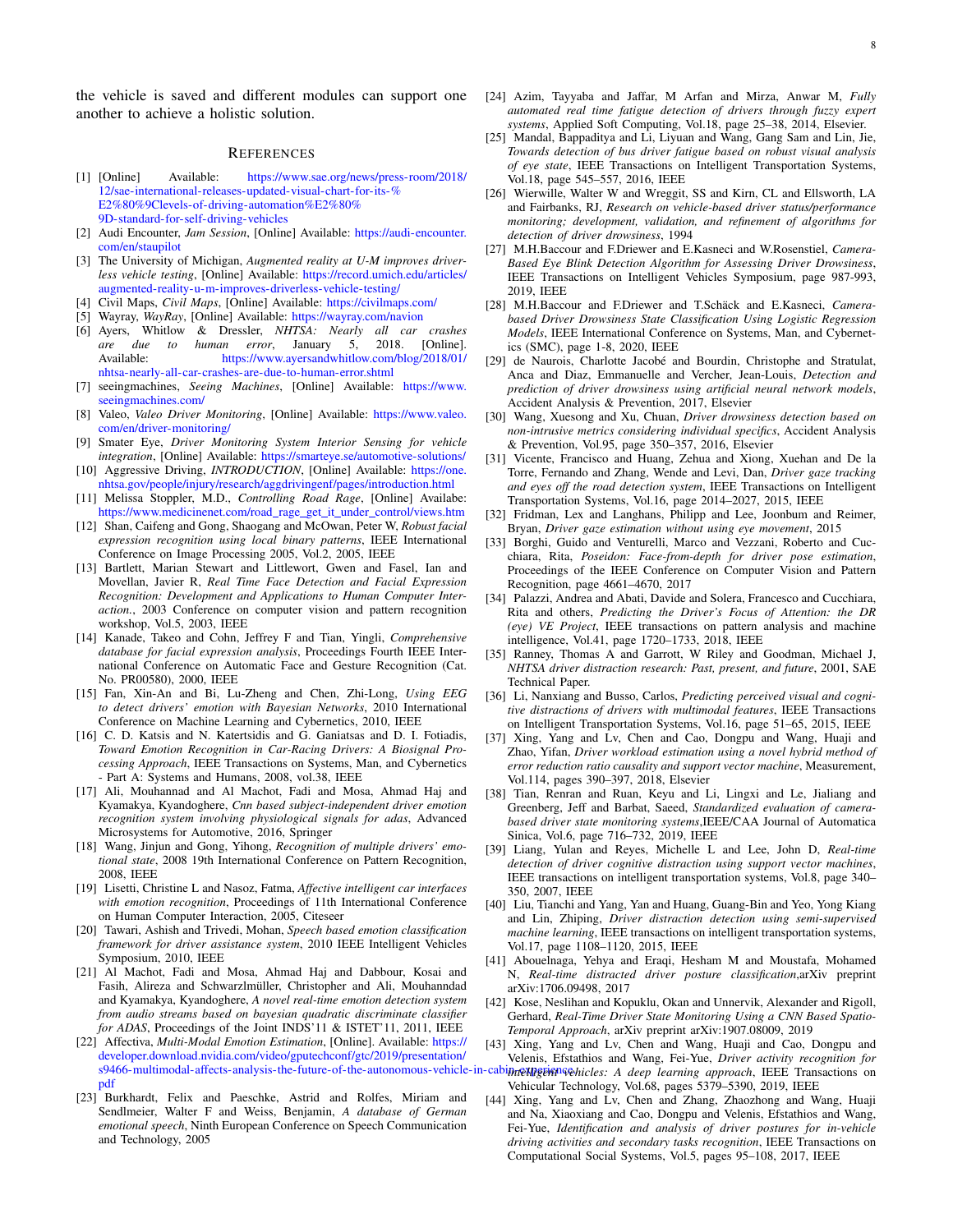- <span id="page-8-0"></span>[45] Pugeault, Nicolas and Bowden, Richard, *How much of driving is preattentive?*, IEEE Transactions on Vehicular Technology, Vol.64, page 5424–5438, 2015, IEEE
- <span id="page-8-6"></span>[46] Kumar, Puneet and Perrollaz, Mathias and Lefevre, Stéphanie and Laugier, Christian, *Learning-based approach for online lane change intention prediction*, 2013 IEEE Intelligent Vehicles Symposium (IV), page 797–802, 2013, IEEE
- <span id="page-8-11"></span>[47] Butakov, Vadim A and Ioannou, Petros, *Personalized driver/vehicle lane change models for ADAS*, IEEE Transactions on Vehicular Technology, Vol.64, page 4422–4431, 2014, IEEE
- <span id="page-8-8"></span>[48] Jain, Ashesh and Koppula, Hema S and Soh, Shane and Raghavan, Bharad and Singh, Avi and Saxena, Ashutosh, *Brain4cars: Car that knows before you do via sensory-fusion deep learning architecture*, arXiv preprint arXiv:1601.00740, 2016
- <span id="page-8-7"></span>[49] Jain, Ashesh and Singh, Avi and Koppula, Hema S and Soh, Shane and Saxena, Ashutosh, *Recurrent neural networks for driver activity anticipation via sensory-fusion architecture*, 2016 IEEE International Conference on Robotics and Automation (ICRA), page 3118–3125, 2016, IEEE
- <span id="page-8-9"></span>[50] Gebert, Patrick and Roitberg, Alina and Haurilet, Monica and Stiefelhagen, Rainer, *End-to-end prediction of driver intention using 3d convolutional neural networks*, 2019 IEEE Intelligent Vehicles Symposium (IV), page 969–974, 2019, IEEE
- <span id="page-8-10"></span>[51] Rong, Yao and Akata, Zeynep and Kasneci, Enkelejda, *Driver Intention Anticipation Based on In-Cabin and Driving Scene Monitoring*, IEEE International Conference on Intelligent Transportation, 2020
- <span id="page-8-1"></span>[52] McCall, Joel C and Wipf, David P and Trivedi, Mohan M and Rao, Bhaskar D, *Lane change intent analysis using robust operators and sparse bayesian learning*, IEEE Transactions on Intelligent Transportation Systems, Vol.8, page 431–440, 2007, IEEE
- <span id="page-8-12"></span>[53] Xing, Yang and Lv, Chen and Wang, Huaji and Wang, Hong and Ai, Yunfeng and Cao, Dongpu and Velenis, Efstathios and Wang, Fei-Yue, *Driver lane change intention inference for intelligent vehicles: Framework, survey, and challenges*, IEEE Transactions on Vehicular Technology, Vol.68, page 4377–4390, 2019, IEEE
- <span id="page-8-2"></span>[54] Rezaei, Mahdi and Klette, Reinhard, *Look at the driver, look at the road: No distraction! No accident!*, Proceedings of the IEEE Conference on Computer Vision and Pattern Recognition, page 129–136, 2014
- <span id="page-8-13"></span>[55] Kim, Hyungil and Miranda Anon, Alexandre and Misu, Teruhisa and Li, Nanxiang and Tawari, Ashish and Fujimura, Kikuo, *Look at me: Augmented reality pedestrian warning system using an in-vehicle volumetric head up display*, Proceedings of the 21st International Conference on Intelligent User Interfaces, page 294–298, 2016, ACM
- <span id="page-8-14"></span>[56] Tanshi, Foghor and Söffker, Dirk, Modeling Drivers' Takeover Behavior *Depending on the Criticality of Driving Situations and the Complexity of Secondary Tasks*, 2019 IEEE Conference on Cognitive and Computational Aspects of Situation Management (CogSIMA), page 67–73, 2019, IEEE
- <span id="page-8-16"></span>[57] Kim, HyunSuk and Kim, Woojin and Kim, Jungsook and Lee, Seung-Jun and Yoon, DaeSub, *Design of Driver Readiness Evaluation System in Automated Driving Environment*, 2018 International Conference on Information and Communication Technology Convergence (ICTC), page 300–302, 2018, IEEE
- <span id="page-8-15"></span>[58] Kim, Hyung Jun and Yang, Ji Hyun, *Takeover requests in simulated partially autonomous vehicles considering human factors*, IEEE Transactions on Human-Machine Systems, vol.47, page 735–740, 2017, IEEE
- <span id="page-8-19"></span>[59] Olaverri-Monreal, Cristina and Kumar, Satyarth and Dìaz-Àlvarez, Alberto, *Automated Driving: Interactive Automation Control System to Enhance Situational Awareness in Conditional Automation*, 2018 IEEE Intelligent Vehicles Symposium (IV), page 1698–1703, 2018, IEEE
- <span id="page-8-3"></span>[60] Braunagel, Christian and Rosenstiel, Wolfgang and Kasneci, Enkelejda, *Ready for take-over? A new driver assistance system for an automated classification of driver take-over readiness*, IEEE Intelligent Transportation Systems Magazine, vol. 9, page 10–22, 2017, IEEE
- <span id="page-8-4"></span>[61] Kasneci, Enkelejda and Kasneci, Gjergji and Kübler, Thomas C and Rosenstiel, Wolfgang, *Online recognition of fixations, saccades, and smooth pursuits for automated analysis of traffic hazard perception*,Artificial neural networks, pages 411 434, 2015, Springer
- <span id="page-8-5"></span>[62] Kasneci, Enkelejda and Kübler, Thomas and Broelemann, Klaus and Kasneci, Gjergji, *Aggregating physiological and eye tracking signals to predict perception in the absence of ground truth*, Computers in Human Behavior, 68, pages 450–455, 2017, Elsevier
- <span id="page-8-17"></span>[63] Braunagel, Christian and Kasneci, Enkelejda and Stolzmann, Wolfgang and Rosenstiel, Wolfgang, *Driver-activity recognition in the context of conditionally autonomous driving*, 2015 IEEE 18th International Conference on Intelligent Transportation Systems, pages 1652–1657, 2015, IEEE
- <span id="page-8-18"></span>[64] Braunagel, Christian and Geisler, David and Rosenstiel, Wolfgang and Kasneci, Enkelejda, *Online recognition of driver-activity based on*

*visual scanpath classification*, IEEE Intelligent Transportation Systems Magazine, 9 (4), pages 23–36, 2017, IEEE

- <span id="page-8-21"></span>[65] Martin, Manuel and Roitberg, Alina and Haurilet, Monica and Horne, Matthias and Reiß, Simon and Voit, Michael and Stiefelhagen, Rainer, *Drive&Act: A Multi-modal Dataset for Fine-grained Driver Behavior Recognition in Autonomous Vehicles*, ICCV, 2019
- <span id="page-8-23"></span>[66] Carsten, Oliver and Martens, Marieke H, *How can humans understand their automated cars? HMI principles, problems and solutions*, Cognition, Technology & Work, vol.21, page 3–20, 2019, Springer
- <span id="page-8-24"></span>[67] Benderius, Ola and Berger, Christian and Lundgren, Victor Malmsten, *The best rated human–machine interface design for autonomous vehicles in the 2016 grand cooperative driving challenge*, IEEE Transactions on intelligent transportation systems, vol.19, page 1302–1307, 2017, IEEE
- <span id="page-8-25"></span>[68] Tian, Renran and Li, Lingxi and Rajput, Vikram S and Witt, Gerald J and Duffy, Vincent G and Chen, Yaobin, *Study on the display positions for the haptic rotary device-based integrated in-vehicle infotainment interface*,IEEE Transactions on Intelligent Transportation Systems, Vol.15, page 1234–1245, 2014, IEEE
- <span id="page-8-33"></span>[69] Bengler, Klaus and Rettenmaier, Michael and Fritz, Nicole and Feierle, Alexander, *From HMI to HMIs: Towards an HMI Framework for Automated Driving*, Information, Vol.11, page 61, 2020, Multidisciplinary Digital Publishing Institute
- <span id="page-8-34"></span>[70] Ekman, Fredrick and Johansson, Mikael and Sochor, Jana, *Creating appropriate trust in automated vehicle systems: A framework for HMI design*, IEEE Transactions on Human-Machine Systems, vol.48, page 95– 101, 2017, IEEE
- <span id="page-8-31"></span>[71] Stärk, Marius and Backes, Damian and Kehl, Christian, A Supervised *Learning Concept for Reducing User Interaction in Passenger Cars*, arXiv preprint arXiv:1711.04518, 2017
- <span id="page-8-32"></span>[72] Brusey, James and Hintea, Diana and Gaura, Elena and Beloe, Neil, *Reinforcement learning-based thermal comfort control for vehicle cabins*, Mechatronics, vol.50, page 413–421, 2018, Elsevier
- <span id="page-8-27"></span>[73] Smith, Karly A and Csech, Clément and Murdoch, David and Shaker, George, *Gesture recognition using mm-wave sensor for human-car interface*, IEEE Sensors Letters, vol.2, pages 1–4, 2018, IEEE
- <span id="page-8-28"></span>[74] Manganaro, Fabio and Pini, Stefano and Borghi, Guido and Vezzani, Roberto and Cucchiara, Rita, *Hand Gestures for the Human-Car Interaction: The Briareo Dataset*, International Conference on Image Analysis and Processing, pages 560–571, 2019, Springer
- <span id="page-8-29"></span>[75] Okur, Eda and Kumar, Shachi H and Sahay, Saurav and Esme, Asli Arslan and Nachman, Lama, *Natural Language Interactions in Autonomous Vehicles: Intent Detection and Slot Filling from Passenger Utterances*, arXiv preprint arXiv:1904.10500, 2019
- <span id="page-8-30"></span>[76] Zhou, Man and Qin, Zhan and Lin, Xiu and Hu, Shengshan and Wang, Qian and Ren, Kui, *Hidden Voice Commands: Attacks and Defenses on the VCS of Autonomous Driving Cars*, IEEE Wireless Communications, 2019, IEEE
- <span id="page-8-22"></span>[77] Hu, Xiping and Deng, Junqi and Zhao, Jidi and Hu, Wenyan and Ngai, Edith C-H and Wang, Renfei and Shen, Johnny and Liang, Min and Li, Xitong and Leung, Victor and others, *SAfeDJ: a crowd-cloud codesign approach to situation-aware music delivery for drivers*, ACM Transactions on Multimedia Computing, Communications, and Applications (TOMM), vol.12, pages 21, 2015, ACM
- <span id="page-8-26"></span>[78] Lindemann, Patrick and Rigoll, Gerhard, *Exploring floating stereoscopic driver-car interfaces with wide field-of-view in a mixed reality simulation*, Proceedings of the 22nd ACM Conference on Virtual Reality Software and Technology, pages 331–332, 2016, ACM
- <span id="page-8-20"></span>[79] Wiegand, Gesa and Mai, Christian and Liu, Yuanting and Hußmann, Heinrich, *Early Take-Over Preparation in Stereoscopic 3D*, Adjunct Proceedings of the 10th International Conference on Automotive User Interfaces and Interactive Vehicular Applications, pages 142–146, 2018, ACM
- <span id="page-8-36"></span>[80] Abdi, Lotfi and Abdallah, Faten Ben and Meddeb, Aref, *In-vehicle augmented reality traffic information system: a new type of communication between driver and vehicle*, Procedia Computer Science, vol.73, pages 242–249, 2015, Elsevier
- <span id="page-8-37"></span>[81] Bolton, Adam and Burnett, Gary and Large, David R, *An investigation of augmented reality presentations of landmark-based navigation using a head-up display*, Proceedings of the 7th International Conference on Automotive User Interfaces and Interactive Vehicular Applications, pages 56–63, 2015, ACM
- <span id="page-8-35"></span>[82] Medenica, Zeljko and Kun, Andrew L and Paek, Tim and Palinko, Oskar, *Augmented reality vs. street views: a driving simulator study comparing two emerging navigation aids*, Proceedings of the 13th International Conference on Human Computer Interaction with Mobile Devices and Services, pages 265–274, 2011, ACM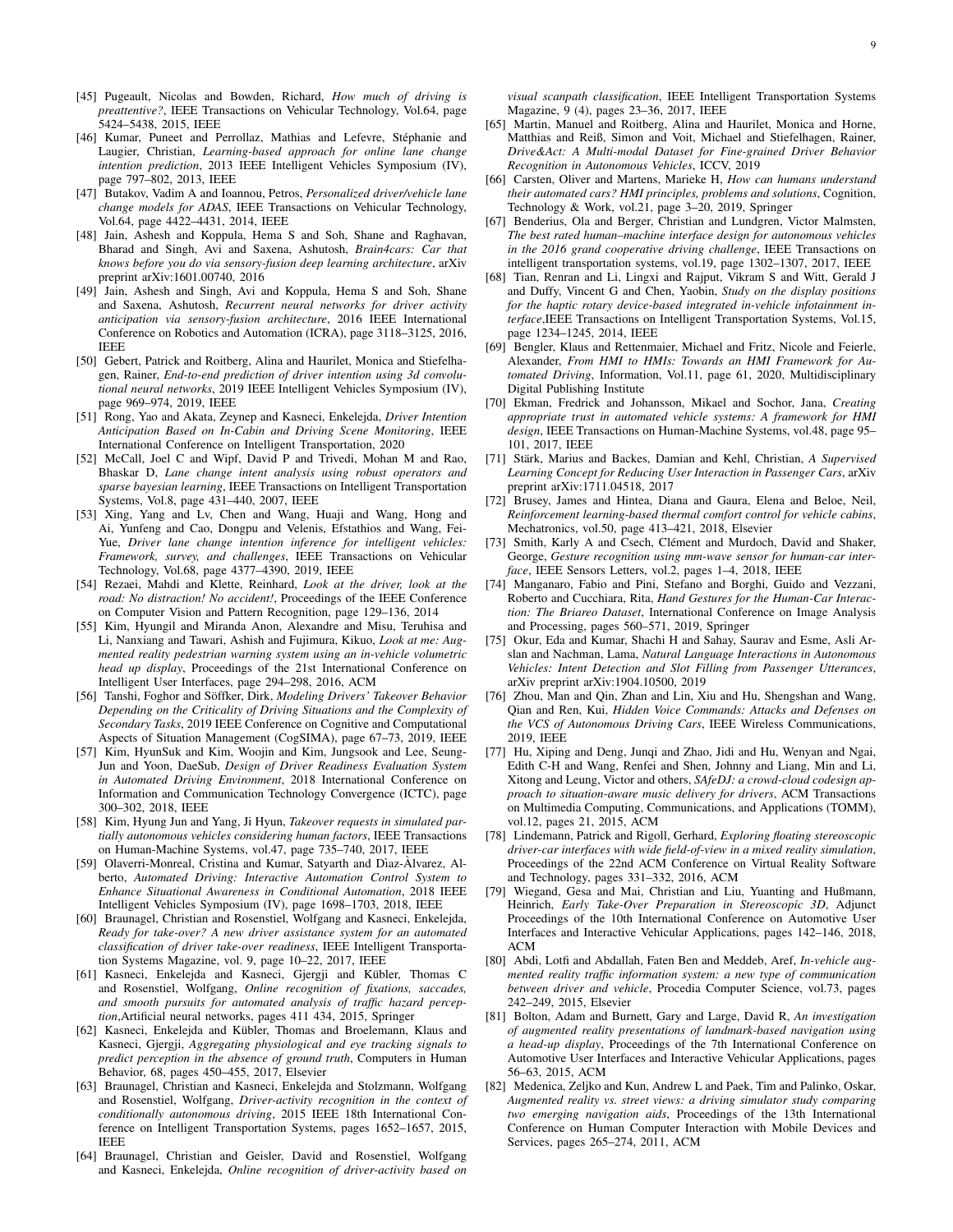| TA DI E III<br>$\mathbf{H}$ | OVERVIEW OF THE HARDWARE UTILIZATION FOR DATA ACQUISITION IN EXAMINED PAPERS |
|-----------------------------|------------------------------------------------------------------------------|
|-----------------------------|------------------------------------------------------------------------------|

<span id="page-9-0"></span>

| Hardware |                                                                            |                                                                                                                                                                                                                                                                                        |                                                                                                                           |                                                                                                                                                                                                                                                                                                |                                  |
|----------|----------------------------------------------------------------------------|----------------------------------------------------------------------------------------------------------------------------------------------------------------------------------------------------------------------------------------------------------------------------------------|---------------------------------------------------------------------------------------------------------------------------|------------------------------------------------------------------------------------------------------------------------------------------------------------------------------------------------------------------------------------------------------------------------------------------------|----------------------------------|
|          | Hardware                                                                   | Feature                                                                                                                                                                                                                                                                                | Specifications                                                                                                            | Dataset                                                                                                                                                                                                                                                                                        | Reference                        |
|          | charged coupled device (CCD)<br>Near infrared (NIR)<br>camera              | from facial images<br>eyelid movement                                                                                                                                                                                                                                                  | IR; 25 fps                                                                                                                | test on 3 videos, 100 frames per video                                                                                                                                                                                                                                                         | $[24]$                           |
|          | wide-angle camera                                                          | from facial images<br>eyelid movement                                                                                                                                                                                                                                                  | RGB, (eye area) 32×24 pixel<br>$20$ fps                                                                                   | 1068 images for training, 337 images for test<br>8 participants:                                                                                                                                                                                                                               | [25]                             |
|          | Logitech c920 Webcam                                                       | head posture & eye gaze<br>from facial images                                                                                                                                                                                                                                          | RGB, 1280×720 pixel,<br>$30~\mathrm{fps}$                                                                                 | 398 samples for training, 170 for test<br>15 valid participants:                                                                                                                                                                                                                               | $\boxed{31}$                     |
|          | Allied Vision Tech Guppy<br>Pro F-125 B/C                                  | from facial images<br>eye gaze                                                                                                                                                                                                                                                         | grayscale, 800×600 pixel,<br>30 fps                                                                                       | 1,860,761 images from 50 participants:<br>6 classes, unbalanced                                                                                                                                                                                                                                | 32                               |
|          | <b>IDS UI-324ILE</b>                                                       | image of driver                                                                                                                                                                                                                                                                        | IR, 1280×1024 pixel, 30 fps                                                                                               | 15 participants, totally 12h of video                                                                                                                                                                                                                                                          | 65                               |
|          | Microsoft Kinect                                                           | image of driver                                                                                                                                                                                                                                                                        | Depth, 512×424 pixel, 30 fps;<br>RGB, 950×540 pixel, 15 fps;<br>IR, 512×424 pixel, 30 fps;                                | 15 participants, totally 12h of video                                                                                                                                                                                                                                                          | <b>65</b>                        |
|          |                                                                            | from facial images<br>head posture                                                                                                                                                                                                                                                     | RGB, 1920×1080 pixel, 30 rps;<br>Depth, 512×424 pixel, 30 fps;                                                            | 110 sequences: 22 subjects, each 5 recordings                                                                                                                                                                                                                                                  | [33]                             |
|          |                                                                            | image of driver                                                                                                                                                                                                                                                                        | RGB, 640×360 pixel, 25 fps                                                                                                | about 34 thousands images: 10 subjects, each 10-20 min recording                                                                                                                                                                                                                               | $\frac{43}{5}$                   |
|          | <b>GARMIN VirbX</b> camera                                                 | image of road                                                                                                                                                                                                                                                                          | RGB, 1920×1080 pixel, 25 fps                                                                                              | DR(eye)VE dataset: 8 participants, 555,000 frames (74*5-min sequences)                                                                                                                                                                                                                         | 34                               |
|          | unknown camera                                                             | image of driver                                                                                                                                                                                                                                                                        | RGB, 640×480 pixel, 30 fps                                                                                                | (20 drivers*8 driving conditions*3 segments)<br>12h of driving: 480 video segments                                                                                                                                                                                                             | [36]                             |
|          | unknown camera                                                             | image of road                                                                                                                                                                                                                                                                          | RGB, 320×240 pixel, 15 fps                                                                                                | (20 drivers*8 driving conditions*3 segments)<br>12h of driving: 480 video segments                                                                                                                                                                                                             | 36                               |
|          | ASUS ZenPhone (Z00UD)<br>rear camera                                       | image of driver                                                                                                                                                                                                                                                                        | RGB, 1920×1080 pixel                                                                                                      | 31 participants                                                                                                                                                                                                                                                                                | $[4]$                            |
|          | TZYX stereo camera                                                         | image of road                                                                                                                                                                                                                                                                          | 512×320 pixel, 32 fps                                                                                                     | 139 lane changes: 70 for training, 69 for test                                                                                                                                                                                                                                                 | $\overline{5}$                   |
|          | unknown camera                                                             | image of driver                                                                                                                                                                                                                                                                        | 1920×1088 pixel, 25 fps                                                                                                   | Brain4cars: 10 participants, totally 1180 miles of driving                                                                                                                                                                                                                                     | $\frac{48}{4}$                   |
|          | unknown camera                                                             | image of road                                                                                                                                                                                                                                                                          | $\frac{720\times480 \text{ pixel}}{1 \text{ R}}$ , $\frac{224\times171 \text{ pixel}}{1 \text{ pixel}}$ , $45 \text{fps}$ | Brain4cars: 10 participants, totally 1180 miles of driving                                                                                                                                                                                                                                     | $\frac{48}{5}$                   |
|          | Pico Flexx ToF camera                                                      | hand gesture                                                                                                                                                                                                                                                                           |                                                                                                                           |                                                                                                                                                                                                                                                                                                | Ā                                |
|          | FaceLAB eye tracking device                                                | and gaze:<br>eyelid movement, head posture<br>head 3D position/rotations/.<br>blink duration/frequency,<br>saccade frequency, etc.<br>PERCLOS.                                                                                                                                         | 60 Hz                                                                                                                     | [29]: 21 participants, 100-110 min per participant, one sample per minute.<br>[39]: 10 participants, 6*15-min drives per participant<br>[40]: 37 participants, 4-fold cross-validation process<br>training set: validation set: test set = $0.7$ : 0.15: 0.15                                  | $[29]$ , $[39]$ , $[40]$         |
|          | Smarteye Pro                                                               | PERCLOS, pupil diameter<br>blink duration/frequency,<br>eyelid movement:                                                                                                                                                                                                               | 60 Hz                                                                                                                     | 15 participants, 20 km of driving per participant,<br>398 samples for training, 170 samples for test                                                                                                                                                                                           | [30]                             |
|          | SMI ETG 2w eye tracking glasses                                            | eye gaze                                                                                                                                                                                                                                                                               | $1280\times720$ pixel, 30 fps                                                                                             | DR(eye)VE dataset: 8 participants, 555,000 frames (74*5-min sequences)                                                                                                                                                                                                                         | $\overline{34}$                  |
|          | Dikablis professional eye tracker                                          | eye gaze                                                                                                                                                                                                                                                                               | 384×288 pixel, 60 Hz                                                                                                      | 81 participants, 3 situations per participant, leave-5-out cross validation                                                                                                                                                                                                                    | 60                               |
|          | SCANeR Studio                                                              | lateral distance from the closest lave and the center of the car;<br>lateral shift of the vehicle center relative to the lane center;<br>vehicle speed; number of direction change/out-the-road<br>steering angle/angle velocity, etc.;<br>time to lane crossing;<br>vehicle dynamics: | $10$ Hz                                                                                                                   | In [29]: 21 participants, 100-110 min per participant, one sample per minute.<br>In [30], 15 participants, 20 km of driving per participant,<br>training set: validation set: test set = $0.7$ : $0.15$ : $0.15$<br>398 samples for training, 170 samples for test<br>In [56]: 36 participants | [29], [30], [56] (20Hz)          |
|          | <b>TNO</b> PreScan                                                         | velocity, RPM, gears, etc.<br>vehicle dynamics:                                                                                                                                                                                                                                        |                                                                                                                           | 30 participants                                                                                                                                                                                                                                                                                | [58]                             |
|          | CAN-Bus                                                                    | vehicle dynamics: velocity, steering wheel angle, brake value,<br>RPM acceleration, blinker status                                                                                                                                                                                     | 100 Hz                                                                                                                    | 81 participants, 3 situations per participant, leave-5-out cross validation<br>12h of driving                                                                                                                                                                                                  | $\frac{60}{2}$<br>$\frac{36}{5}$ |
|          | 192 channel digital brain wave<br>measurement system from<br>NEURO Company | electroencephalogram (EEG)                                                                                                                                                                                                                                                             |                                                                                                                           | 9 participants                                                                                                                                                                                                                                                                                 | $\overline{15}$                  |
|          | Biopac MP150 system &<br>Acqknowledge software                             | sympathetic-vagal ratio, respiration rate, etc.<br>gal ratio,<br>heart rate, sympathetic ratio, va<br>physiological signals:                                                                                                                                                           | 1000 Hz                                                                                                                   | 21 participants, 100-110 min per participant, one sample per minute.<br>training set: validation set: test set = $0.7$ : $0.15$ : $0.15$                                                                                                                                                       | [29]                             |
|          | laserBird laser scanner                                                    | head posture                                                                                                                                                                                                                                                                           | 50 Hz                                                                                                                     | 81 participants, 3 situations per participant, leave-5-out cross validation                                                                                                                                                                                                                    | 60                               |
|          | unknown radar / Lidar                                                      | relative distance, speed and angle to the surrounding vehicles                                                                                                                                                                                                                         | 30 Hz, 360° coverage, up to 50 meters                                                                                     | 3 participants, totally 97 drives, average duration of 51 min                                                                                                                                                                                                                                  | $\frac{1}{4}$                    |
|          | frequency modulated continuous wave<br>mm-wavelength radar                 | hand gesture                                                                                                                                                                                                                                                                           | 60 Hz, 0.3mm resolution                                                                                                   | 6 classes, for training: 5 participants, 20 recordings per gesture<br>for test: 3 participants, 30 recordings per gesture                                                                                                                                                                      | $[73]$                           |
|          | unknown microphone                                                         | speech of driver                                                                                                                                                                                                                                                                       |                                                                                                                           | 12h of driving                                                                                                                                                                                                                                                                                 | $\frac{36}{2}$                   |